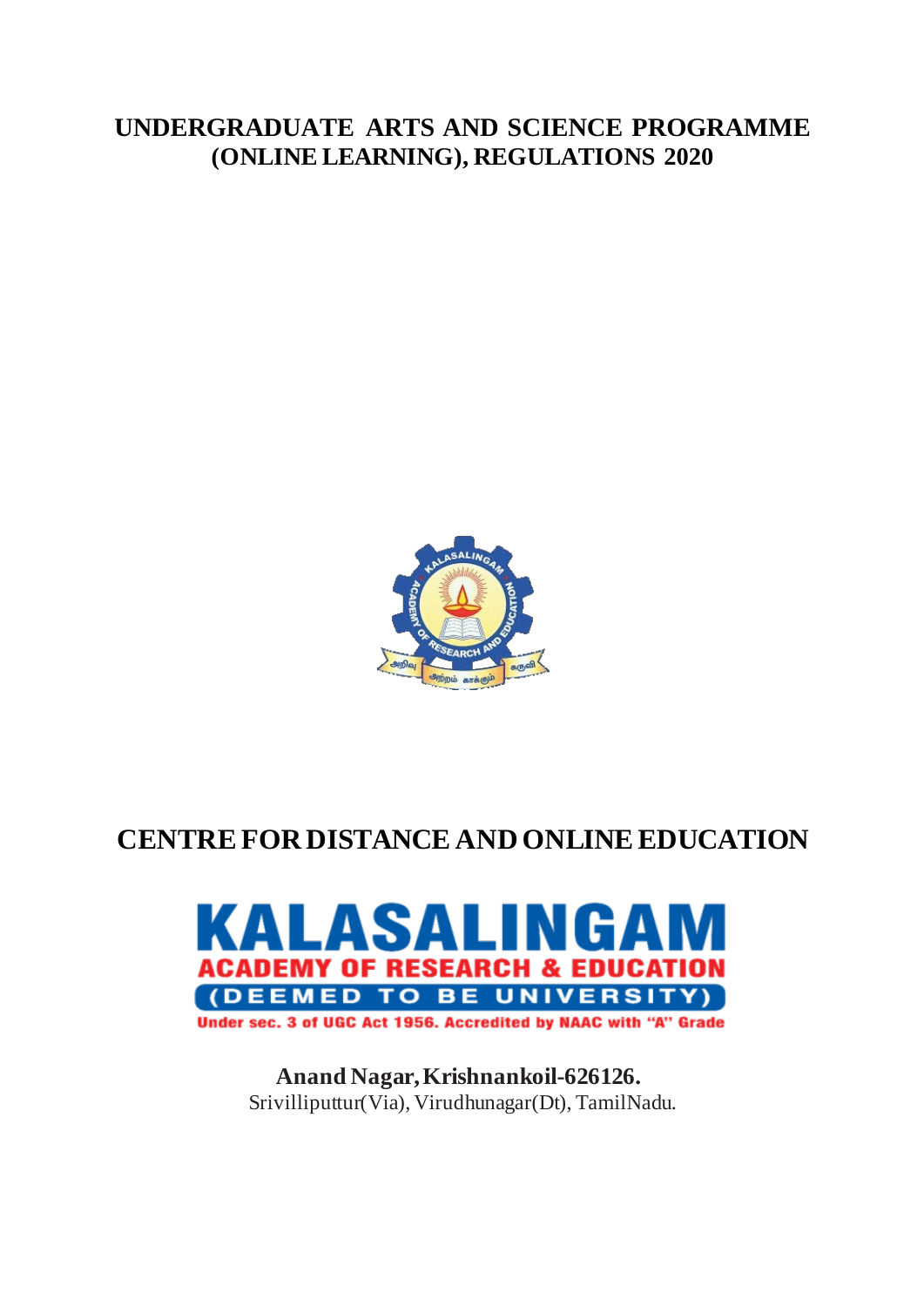## **CONTENTS**

| <b>REGULATIONS 2020</b> |                                                      |                          |
|-------------------------|------------------------------------------------------|--------------------------|
|                         |                                                      | No.                      |
| R.1.0                   | Definitions                                          | $\mathbf{1}$             |
| R.2.0                   | Admissions                                           | 1                        |
| $\overline{R.3.0}$      | The Structure of the Online Learning mode -          | 2                        |
|                         | <b>Arts and Science Programmes</b>                   |                          |
| R.4.0                   | <b>Academic Counsellors</b>                          | 2                        |
| R.5.0                   | <b>Registration and Enrolment</b>                    | 2                        |
| R.6.0                   | <b>Registration Requirement</b>                      | 3                        |
| R.7.0                   | Maximum Duration of the Programme                    | 3                        |
| R.8.0                   | Temporary Withdrawal from the Programme              | 3                        |
| R.9.0                   | Discipline                                           | 3                        |
| R.10.0                  | Participation in Learning activities                 | $\overline{\mathcal{A}}$ |
| R.11.0                  | <b>Assessment Procedure - Tests and Examinations</b> | $\overline{4}$           |
| R.12.0                  | <b>System of Tests</b>                               | $\overline{\mathcal{A}}$ |
| $\overline{R.13.0}$     | <b>End-Semester Examinations</b>                     | $\overline{4}$           |
| R.14.0                  | <b>Evaluation of Project Work</b>                    | $\overline{\mathcal{A}}$ |
| R.15.0                  | Weightages                                           | 4                        |
| R.16.0                  | Make-up Examinations                                 | 5                        |
| R.17.0                  | Course-wise Grading of Students                      | 6                        |
| R.18.0                  | Method of Awarding Letter Grades                     | 7                        |
| R.19.0                  | <b>Declaration of Results</b>                        | 7                        |
| R.20.0                  | <b>Course Repetition</b>                             | 7                        |
| R.21.0                  | Grade Card                                           | 8                        |
| R.22.0                  | Eligibility for the Award of Online Learning mode    | 9                        |
|                         | Arts and Science Degrees                             |                          |
| R.23.0                  | Power to Modify                                      | 9                        |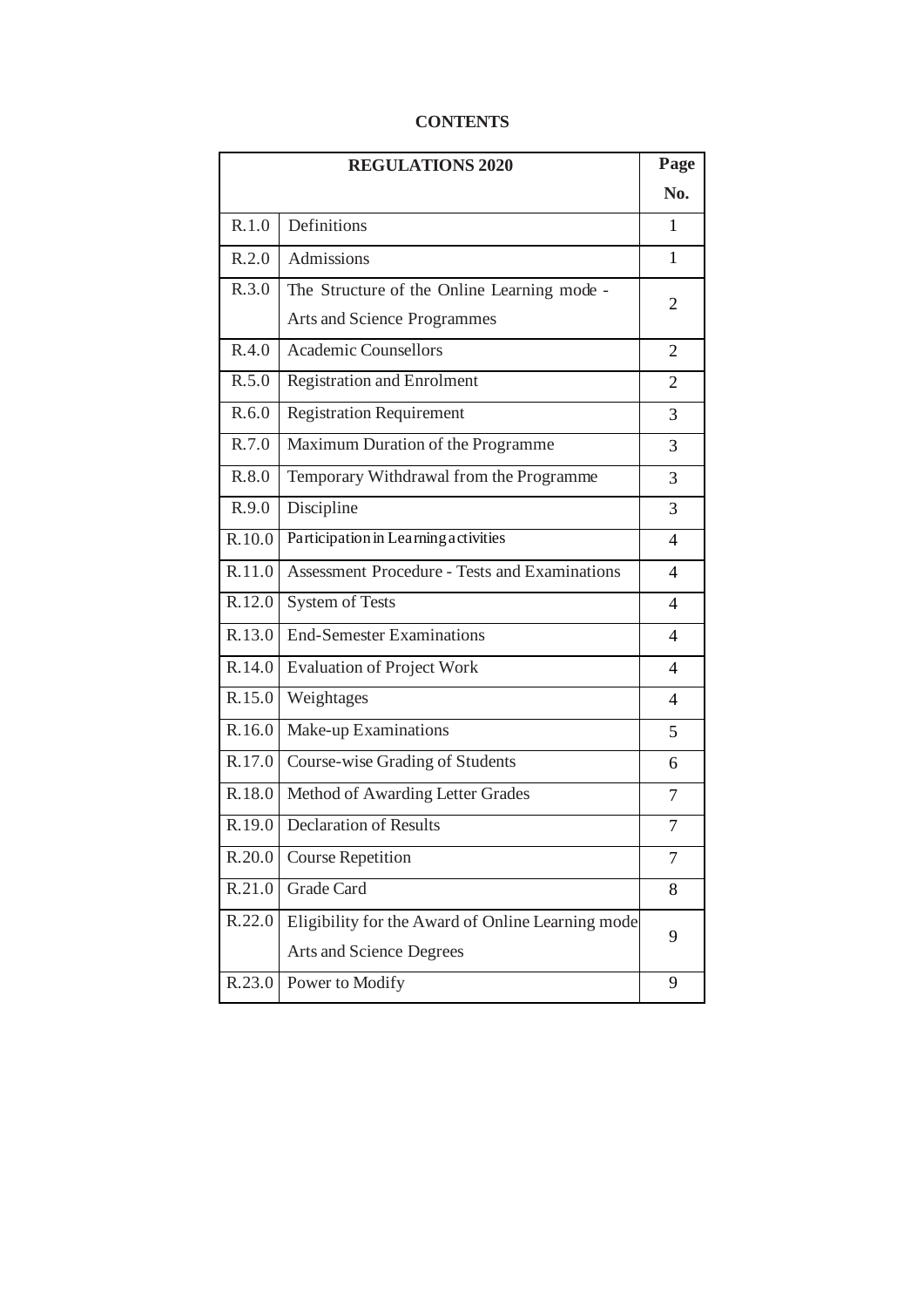## **ONLINE LEARNING MODE PROGRAMME REGULATIONS – 2020** (For all Under Graduate Arts and Science Programmes)

## **(Applicable to students admitted in the Academic year 2020 and later)**

## **R.1.0 Definitions**

- R.1.1 Credit means the Unit award gained by a learner with study efforts of a minimum number of hours required to acquire the prescribed level of learning in respect of that Unit.
- R.1.2 A study effort for one Credit shall mean time required by a learner to understand the contents equivalent to 30 hours of self-learning, including the time required to complete the assessments, and acquire the prescribed level of learning in respect of that Unit.
- R.1.3 E-Learning Material means and includes contents in the form of structured course material, in digital format delivered through Learning Management System, which is inter alia selfexplanatory, self-contained, self-directed at the learner, and amenable to self- evaluation, and enables the learner to acquire the prescribed level of learning in a course of study, but does not include text-books or guide-books; as defined in these regulations
- R.1.4 Online Learning Mode means a mode of providing flexible learning opportunities by overcoming separation of teacher and learner using internet and e-Learning Materials. The learning resources can be categorized into 4 quadrants: e-Tutorial, Learning material, Assessments, and Discussion Forum.
- R.1.5 Proctored Examination means the examination conducted under the supervision of approved person or technology enabled proctoring which ensures the identity of the test taker and the integrity of the test taking environment, either in pen-paper mode or in computer-based testing mode or in full-fledged online mode; as permissible in Online Learning mode under these regulations
- R.1.6 SWAYAM (Study Webs of Active Learning for Young Aspiring Minds) means the learning management system as specified in the UGC (Credit Framework for online learning courses through SWAYAM) Regulations, 2016.

## **R.2.0 Admissions**

- R.2.1 Announcement for admission to all Online Learning mode Arts and Science Programmes, will be made by the KARE and the candidates are required to submit their applications in the prescribed application form on or before the dates specified in the announcement by the University.
- R.2.2 Eligibility:

Candidates who have passed in  $12<sup>th</sup>$  Std. Examination (10+2) in relevant stream are eligible to apply for admission to the Online Learning mode in Arts and Science Programmes offered by Centre for Distance and Online Education (CDOE) of Kalasalingam Academy of Research and Education (KARE).

- R.2.3 Admission to Online Learning mode Arts and Science will be made by the procedure given below:
	- i) The applicants should meet all the Eligibility criteria.
	- ii) The final selection will be based on the marks obtained in the  $12<sup>th</sup>$  Std. Examination
- R.2.4 The Admissions Committee constituted by the Chairman; Academic Council will decide on the operational aspects of selection of candidates based on the criteria laid down by the Academic Council.
- R.2.5 In all matters concerning selection of candidates, the decision of the Admission Committee is final.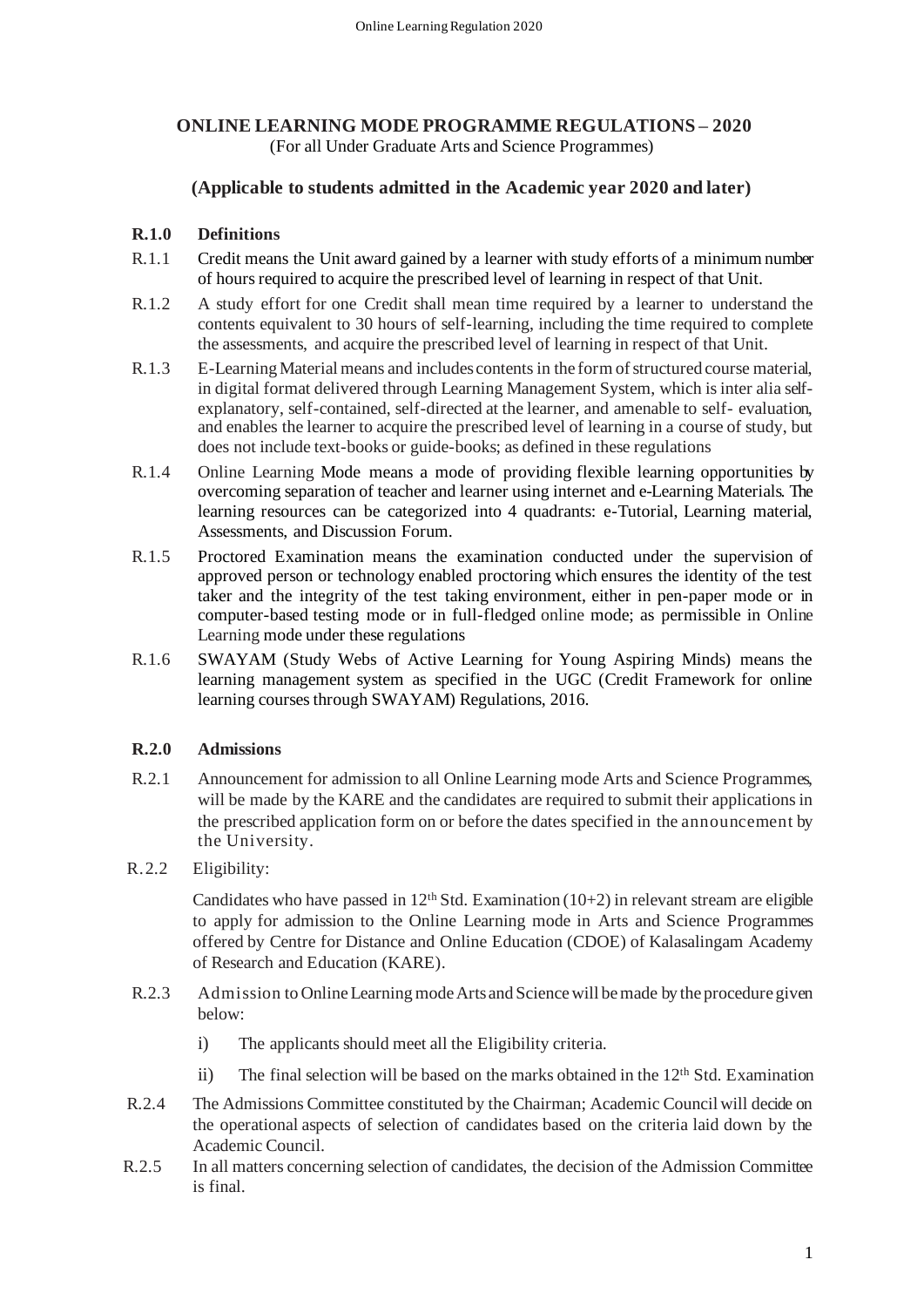R.2.6 In addition to the conditions given in the Information Brochure for Online Learning mode Arts and Science Programmes, the selected candidates should satisfy the other admission requirements indicated in the Letter of Offer for Admission. Only then, he/she will be admitted to the Online Learning mode Arts and Science Programmes, after payment of the prescribed fees. However, if at any time the Director (Centre for Distance and Online Education) finds any of the requirements are not fulfilled by the candidate, the Director (CDOE) may revoke the admission of the candidate and report the same to the Academic Council.

## **R.3.0 The Structure of the Online Learning mode Arts and Science Programmes**

- R.3.1. The curriculum of the Online Learning mode Arts and Science Programmes is designed to have similar Credit Structure as the same programmes offered in the conventional mode.
- R.3.2 For the award of the Online Learning mode Arts and Science Programmes degree, a candidate shall
	- (i) Satisfy all the requirements prescribed by the Regulations of the Academic Council,
	- (ii) Earn not less than the minimum credit as described in the conventional mode of the corresponding Programmes and
	- (iii) Complete all courses (as specified in the curriculum and syllabus of the programme), within a minimum period of *three years* or a maximum Period of Six years (including the duration of withdrawal from the course on medical grounds or for other valid reasons, if any, as per the regulation from the date of his/her enrolment).
- R.3.3 The Online Learning mode Arts and Science Programmes will have a Curriculum and Course content (Syllabus) approved by the Academic Council.
- R.3.4 No semester shall have more than seven lecture-based courses as prescribed in the curriculum, adding up to not more than 26 CGPA credits per semester.

However, students are permitted to register for an additional course (backlog) from the second semester onwards, subject to the following conditions:

- (i) The maximum number of CGPA credits registered in any semester shall not exceed 32, and
- (ii) The student's Faculty Advisor and the Head of the Department concerned recommend the same.

## **R.4.0 Academic Counsellors**

R.4.1 To help the students in planning their courses of study and for getting general advice on the academic programme, a certain number of students will be assigned to a faculty member who will be called their Academic Counsellors.

The Mentor/Counsellors will help the students in all their endeavors during their period of study. If the Mentor/Counsellor finds that any of his/her wards is showing poor performance for whatever reason(s), he/she will bestow special care and attention on him/her.

## **R.5.0 Registration and Enrolment**

R.5.1 Except for the first semester, registration for the courses in a semester will be done, through the portal, during a specified week before the end of the previous semester.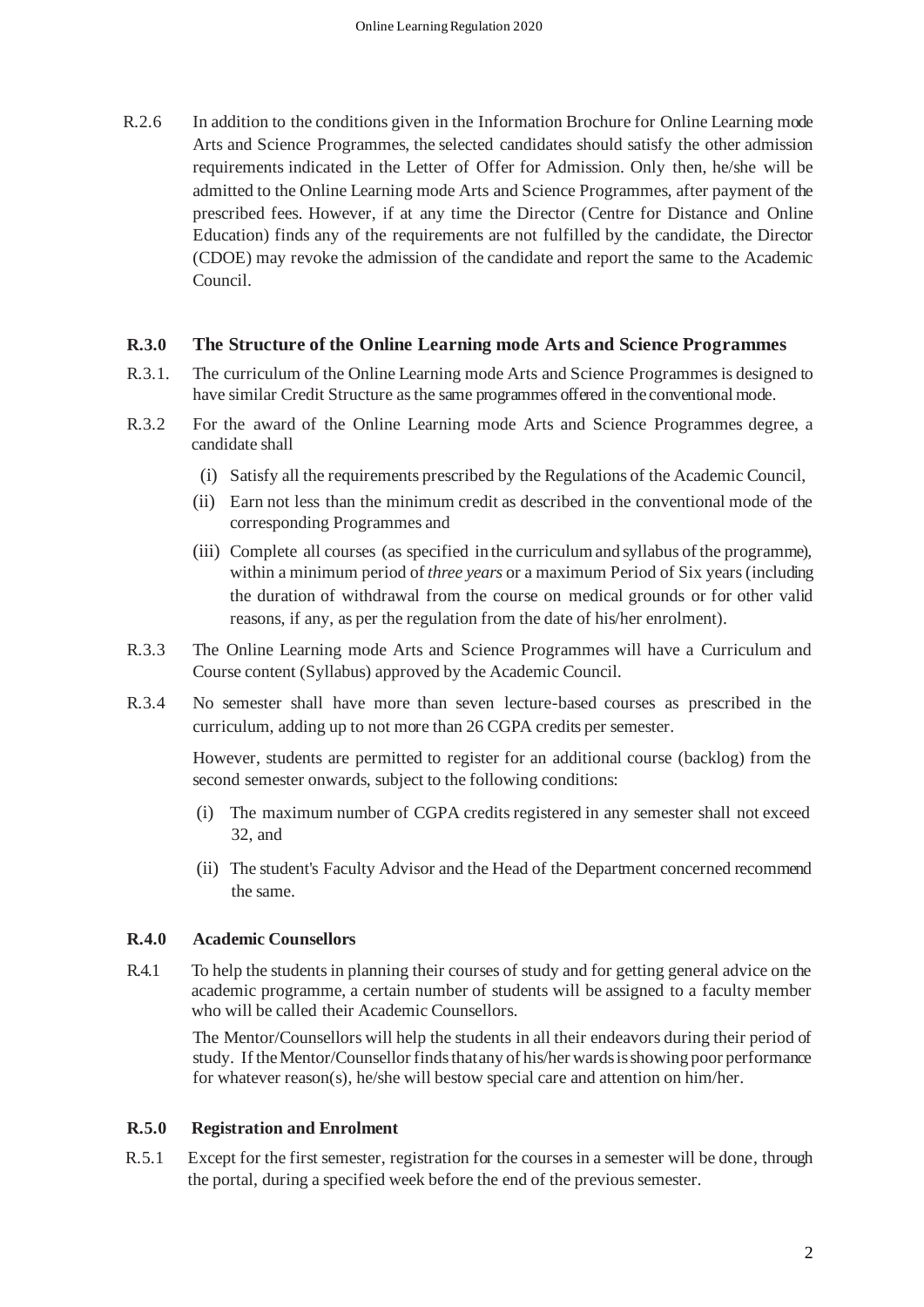- R.5.2 A student will be eligible for enrolment only if he/she fulfil the requirements of Regulation R.6.0, with the choice of courses decided in consultation with the assigned Mentor/counsellor.
- R.5.3 The curriculum for any semester normally carries 22 26 credits. In any case, the student should ensure that the total number of courses registered by him in any semester enables him/her to earn the minimum number of credits.

## **R.6.0 Registration Requirement**

R.6.1 The students can register for a maximum of 32 CGPA credits. For registration of course, the students should have passed the pre-requisite course. A student who secures U grade (fail) in an elective course will have the option for registering the same elective course or a different elective course.

## **R.7.0 Maximum Duration of the Programme**

R.7.1 A student is ordinarily expected to complete the Online Learning mode Arts and Science Programmes in six semesters. However, a student may complete the programme at a slower pace, but in any case, not exceeding ten semesters, including the semesters withdrawn on medical grounds or for other valid reason(s), failing which the registration is liable to be cancelled.

## **R.8.0 Temporary Withdrawal from the Programme**

R.8.1 A student may be permitted by the Director (Centre for Distance and Online Education) to withdraw from the programme for a semester or longer for reasons of ill health or on any other valid grounds. Normally, a student will be permitted to discontinue the programme for a maximum period of two semesters.

A student who is permitted to discontinue may rejoin the programme at the appropriate semester, but only along with the students of the next batch at the time of commencement of that semester.

R.8.2 A student who discontinues and rejoins the programme shall be governed by the rules, regulations, courses of study and syllabus in force at the time of his/her rejoining the programme.

## **R.9.0 Discipline**

- R.9.1 Every student is required to observe discipline and decorous behavior in all activities related to academic programmes and not indulge in activities that would bring disrepute to the University.
- R.9.2 Any instance of indiscipline related to the academic activity of a student will be referred to a Discipline Committee; likewise, any instance of malpractice by a student in connection with the examination process will be referred to an Examination Monitoring and Grievance Redressal Committee (EMGRC).

These Committees will inquire into the issues and make recommendations, along with suggesting suitable punishment for the offenders (if the charges against them are substantiated), to the Staff Council. The Staff Council will consider the recommendations of these committees and decide on the appropriate action to be taken.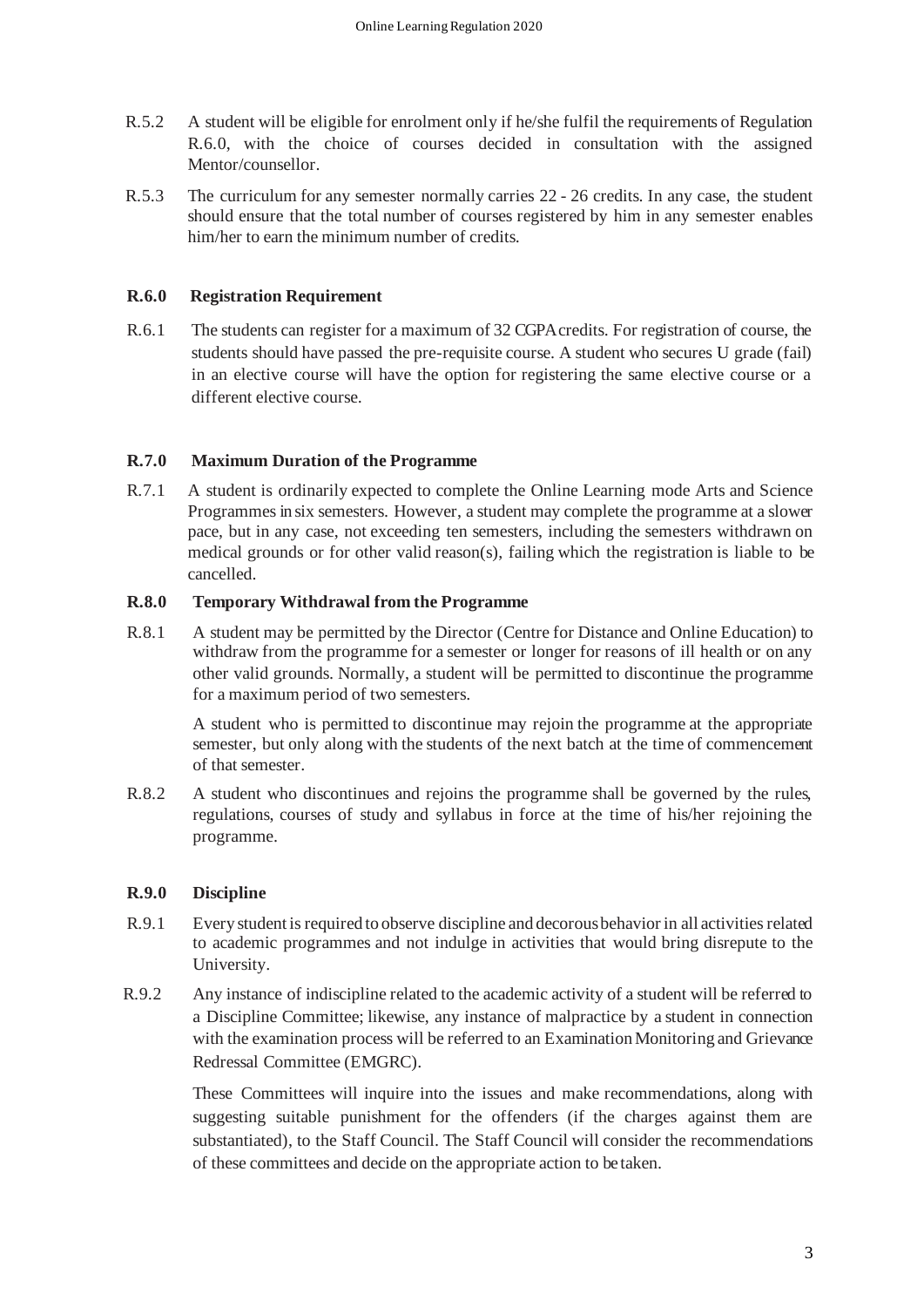#### **R.10.0 Participation in Learning activities**

- R.10.1 For Online Learning mode: the learner has to maintain a minimum participation of 75 percent in all the activities of Online Learning programme prior to end semester examination.
- R.10.2 If a learner has a participation percentage lessthan 75% in a course, his/her performance in that course will be treated as not satisfactory, and he/she shall be awarded "W" grade ('W' meaning failure for want of the minimum attendance) in that course. This grade shall be mentioned in his/her grade card till the course is successfully completed. A student who is awarded "W" grade for a course must repeat the course.

#### **R.11.0 Assessment Procedure–Tests and examinations**

R.11.1 The Academic Council will decide on the system of tests and examinations in each course in each semester from time to time. The Academic Council will decide on the mode of examinations such as online proctored tools based on the recommendations of the BoS.

#### **R.12.0 System of Tests**

R.12.1 In the lecture / tutorial-based courses, assignment, one mid-semester examination and one end semester examination will be conducted for each course. The details of weightage of marks for the mini-projects, assignments and External Examinations (only for laboratory courses only) will be announced by the course teacher, in consultation with the Class Committee, and the Director (Centre for Distance and Online Education), at the beginning of the semester.

#### **R.13.0 End-Semester Examinations**

R.13.1 There will be End-Semester Examination of three hours duration in each lecture-based courses/laboratory-based courses.

#### **R.14.0 Evaluation of Project Work**

 R.14.1 The progress of the students in their Project Work will be assessed through three periodical reviews by a Project Review Committee, constituted by the Head of the Department concerned/Director (Centre for Distance and Online Education).

> Upon completion of the Project in VI semester, the student will have to submit the Project Report, which will be evaluated by duly appointed examiner(s). The evaluation will be based on the report, the assessments during the periodical reviews, and a viva-voce examination on the Project Work.

## **R.15.0 Weightages**

R.15.1 Weightages of Mid-semester Examinations and End Semester Examinations for the different courses:

#### **Table 1: Weightages for Various Courses**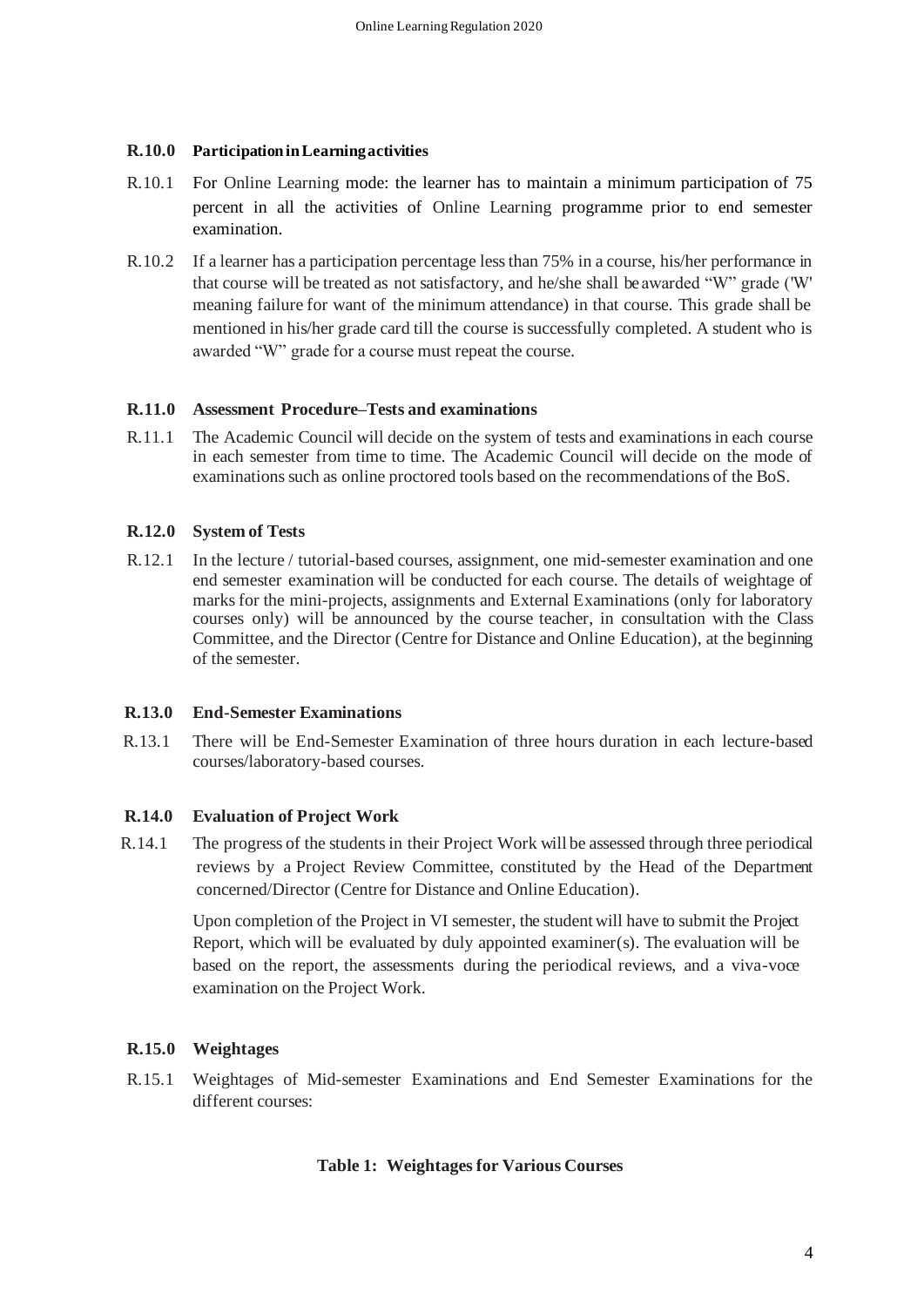| S.No                     | <b>Type of</b><br><b>Course</b>     | <b>Component</b>                   | <b>Internal / External</b> | Weightage         |
|--------------------------|-------------------------------------|------------------------------------|----------------------------|-------------------|
| 1                        | Theory<br>Course<br>(T)             | a) One mid-semester<br>examination | Internal                   | 10%               |
|                          |                                     | b) Two Assignments                 |                            | 20 %              |
|                          |                                     | c) End Semester Examinations       | External                   | 70 %              |
|                          | Course<br>(L)                       | Laboratory a) Mini-project         | Internal                   | 15 %              |
| $\overline{2}$           |                                     | b) Model Examination               |                            | 15 %              |
|                          |                                     | c) External Examination            | External                   | 70%               |
|                          | Integrated<br>Course<br>(IC)        | a) One mid-semester<br>examination |                            | 10%               |
|                          |                                     | b) One Assignment                  | Internal                   | 10%               |
| 3                        |                                     | c) Model Examination               |                            | 10%               |
|                          |                                     | d) End Semester Examinations       |                            | 50 % T + 20 % L   |
|                          |                                     |                                    | External                   | Or                |
|                          |                                     |                                    |                            | $20\%$ T + 50 % L |
| $\overline{\mathcal{A}}$ | Theory<br>with<br>Practical<br>(TP) | a) One mid-semester<br>examination |                            | 10%               |
|                          |                                     | b) Mini project/model practical    | Internal                   | 10%               |
|                          |                                     | c) One Assignment                  |                            | 10%               |
|                          |                                     | d) End Semester Examination        | External                   | 70 %              |

- R.15.2 The evaluation for all the Mid-semester, assignments (if any) and end semester examinations will be on an absolute basis. The final marks in each course are calculated as per the Weightages mentioned in the Regulation R.15.1. The equivalent letter grading is on a relative basis, taking into consideration of the marks scored by the students of the particular class in the particular course.
- R.15.3 The minimum pass percentage to be secured in all the courses is being set to 35%.

## **R.16.0 Make-up Examination**

R.16.1 Students who have missed the Mid-semester Examination or End-Semester Examination for valid reasons are eligible to appear for Make-up Examinations.

> Students who have missed either Mid-semester Examination or the End-Semester examination in the same course for genuine reasons, such as illness, may be permitted to write only one Make-up Examination for the missed Mid-semester Examination or End-Semester Examination, provided they satisfy the attendance requirements.

> Such students should submit an application, recommended by the Faculty Advisor and Head of the Department concerned, and to the COE within one week of the date of the examination missed, explaining the reason(s) for their absence. Applications received after this period will not be entertained.

- R.16.2 Official permission to take a Make-up examination will be given under exceptional circumstances, such as admission to a hospital on account of illness.
- R.16.3 A single Make-up examination will be held about two weeks after the End-Semester examination for those who are permitted to appear for the Make-up Examination.

The question paper will be common to all students taking the Make-up Examination in a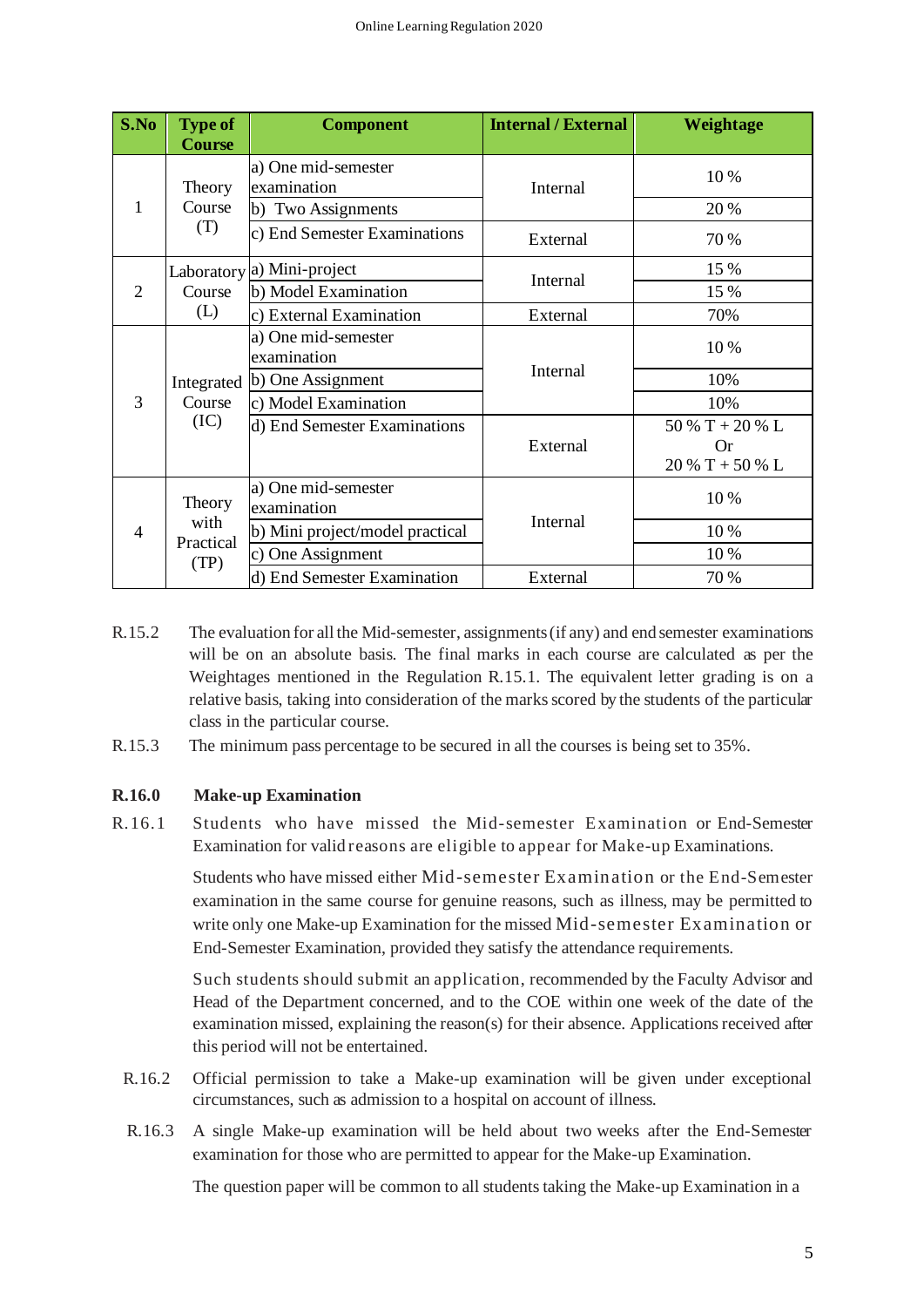given course. The question paper will cover the entire syllabus.

## **R.17.0 Course-wise Grading of Students**

R.17.1 Letter Grades

Based on the marks obtained by a student in the internal and end semester examination in each theory and practical course, he/she is awarded with a letter grade.

(a) For Theory courses

At the end of each semester, based on the individual performance in a theory course relative to the performance of the class in a particular course, each student is awarded a final letter grade. The letter grades and the corresponding grade points are shown in Table 2.

| <b>Grade</b>   | Grade<br><b>Points</b> | <b>Result</b>                                       |
|----------------|------------------------|-----------------------------------------------------|
| S              | $\overline{10}$        | Pass                                                |
| $\overline{A}$ | 9                      | Pass                                                |
| B              | 8                      | Pass                                                |
| C              | 7                      | Pass                                                |
| D              | 6                      | Pass                                                |
| $\overline{E}$ | 5                      | Pass                                                |
| P              | 4                      | Pass                                                |
| H              | 0                      | Fail                                                |
| AB             |                        | Failure for not writing<br>End Semester Examination |
| W              |                        | Failure for want of                                 |
|                |                        | the minimum                                         |
|                |                        | attendance                                          |
|                |                        | Incomplete                                          |

## **Table 2: Grade Conversion Table (For relative grading)**

(b) For practical courses and Project/Thesis work

At the end of each semester, based on the individual performance in a particular course, each student is awarded a final letter grade based on the marks obtained by him/her on an absolute basis. The letter grades and the corresponding grade points are shown in Table 3

#### **Table 3: Grade Conversion Table (For absolute grading)**

| Grade     | Grade<br><b>Points</b> | <b>Mark Range</b><br>(out of 100) | <b>Result</b> |
|-----------|------------------------|-----------------------------------|---------------|
| S         | 10                     | > 90                              | <b>Pass</b>   |
| А         | 9                      | $> 80$ but $< 90$                 | Pass          |
| B         | 8                      | $> 70$ but $< 80$                 | Pass          |
| $\subset$ |                        | $> 60$ but $< 70$                 | Pass          |
| D         | 6                      | $> 55$ but $< 60$                 | Pass          |
| E         |                        | $>$ 45 but $<$ 55                 | Pass          |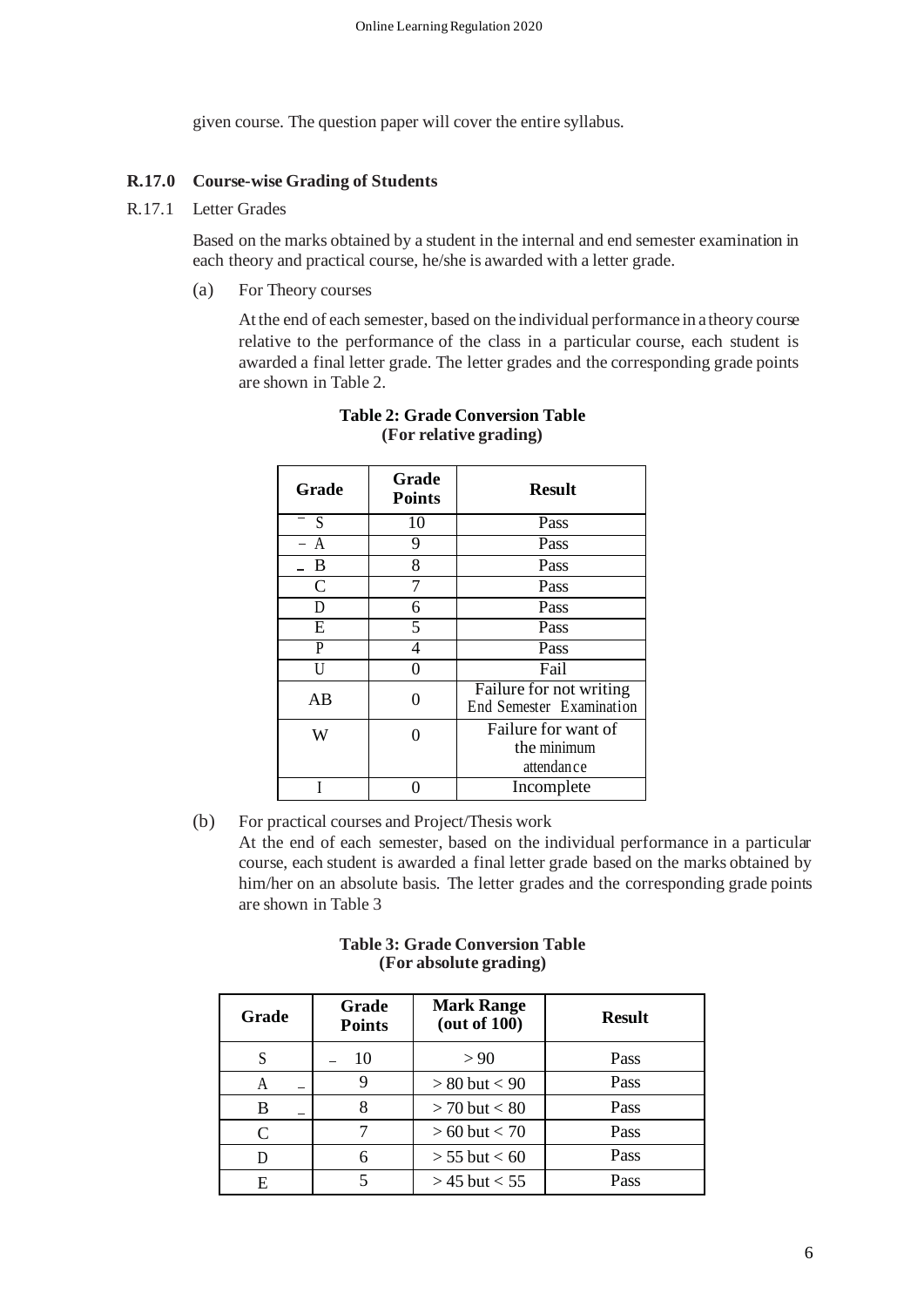|    | $>35$ but $< 45$ | Pass                                                          |
|----|------------------|---------------------------------------------------------------|
|    | $<$ 35           | Fail                                                          |
| AB |                  | Failure for not writing<br><b>End Semester</b><br>Examination |
| W  |                  | Failure for want of<br>minimum attendance                     |
|    |                  | Incomplete                                                    |

The "I" grade, awarded in a course to a student for failing to complete the prescribed formalities relevant to that course, will be subsequently changed to a pass grade (i.e., S/A/B/C/D/E/P) or a "U" grade in the same semester on completion of those formalities.

R.17.2 A student is considered to have completed a course successfully and earned the associated credits if he/she secures a letter grade other than a "U", "W" or "I" in that course. The grade "U" or "W" in any course implies a failure in that course. A course successfully completed cannot be repeated for the improvement of the grades.

## **R.18.0 Method of Awarding Letter Grades**

- R.18.1 The letter grades to be awarded to the students for the different courses will be finalized by the course faculty, in a summary sheet.
- R.18.2 Along with the Summary Sheet, a copy of the Result Sheet (Grade Sheet) for each course, also containing the absolute marks, will be submitted by the course faculty, to the Director (CDOE).

## **R.19.0 Declaration of Results**

- R.19.1 After finalization of the grades by the Class Committee, the Grade Sheets of the individual courses and Grade Summary Sheets will be submitted by the Director (CDOE), for approval, to a Grade Approval Committee. After the verification by the Grade Approval Committee, the Grade Sheets of the individual courses and Grade Summary Sheet will be endorsed and forwarded to the COE.
- R.19.2 With the approval of the Grade Approval Committee, the results of all the examinations conducted in a semester will be placed before the Result Passing Committee.

With the approval of the Result Passing Committee, letter-grades awarded to the students in each course will be released by the office of the COE on the website.

R.19.3 The "U" or "W" grade, once awarded, stays in the record of the student, and is replaced with a pass grade when he/she completes the course successfully later; the CGPA will be accordingly revised.

## **R.20.0 Course Repetition**

R.20.1 A student who has secured "U" grade in a Core course will have the option of either repeating the course (when it is offered next) or reappearing only for the End- Semester Examination (as arrear examination), conducted in the subsequent semester, to secure a pass grade. A student securing a "W" grade in a Core course has to repeat the course compulsorily when it is offered next.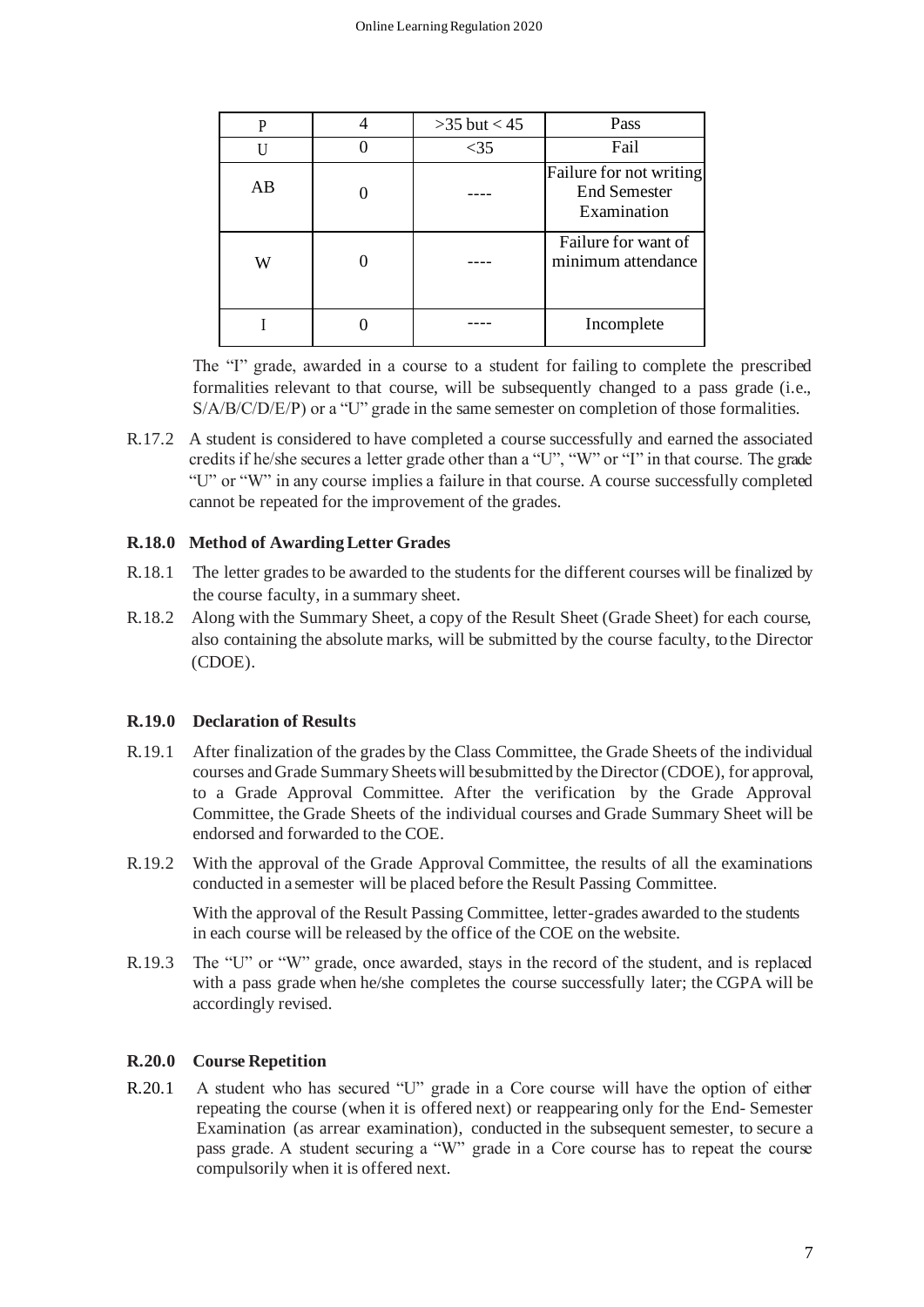R.20.2 A student securing "U" grade in an Elective course may repeat the course, if he/she so desires or reappear for the End-Semester Examination in the course, conducted in the subsequent semester, to secure a pass grade; otherwise, he/she may register for another Elective course (in place of the one for which he/she is awarded the "U" grade) and successfully complete the same.

> A student securing "W" grade in an Elective course may repeat the course, if he/she so desires, to secure a successful grade; otherwise, he/she may register for another Elective course (in place of the one for which he/she is awarded the "W" grade) and successfully complete the same.

R.20.3 Arrear examinations for failed candidates (those securing "U" grade) in a course will be conducted only along with the regular End-Semester Examinations in the subsequent semester(s), with a question paper common to them and the regular students of that semester. Question Papers for all arrear examinations in a course will be on the basis of the regulations and syllabus then in force.

> The student's letter grade will be determined, on a relative basis, along with the class of students for whom the said course is offered in that semester

R.20.4 A course successfully completed cannot be repeated for the improvement of the grades.

## **R.21.0 Grade Card**

- R.21.1 The grade card issued at the end of each semester to the students will contain the following:
	- (i) The list of Cumulative Grade Point Average (CGPA) coursesregistered by the student along with credits for each course registered for in that semester,
	- (ii) the letter grade obtained in each of the CGPA course,
	- (iii) the total credits earned under the CGPA category in that semester,
	- (iv) the cumulative credits earned under the CGPA up to the end of that semester,
	- (v) the Grade Point Average of all the courses taken in that semester -Semester Grade Point Average (SGPA) and
	- (vi) the CGPA of all the courses taken from the first semester up to the end of that semester

Separate grade cards with the above-mentioned details are issued to students for all the Summer Term Courses they will have undergone during their period of study.

R.21.2 SGPA will be calculated according to the following formula

$$
SGPA = \frac{\sum (C \times GP)}{\sum C}
$$

where  $C = C$  redit(s) for the CGPA course registered

GP = Grade Point, as per the Grade Conversion Table (Table 4), given under R.18.1, for the letter grade obtained by the candidate for the course,